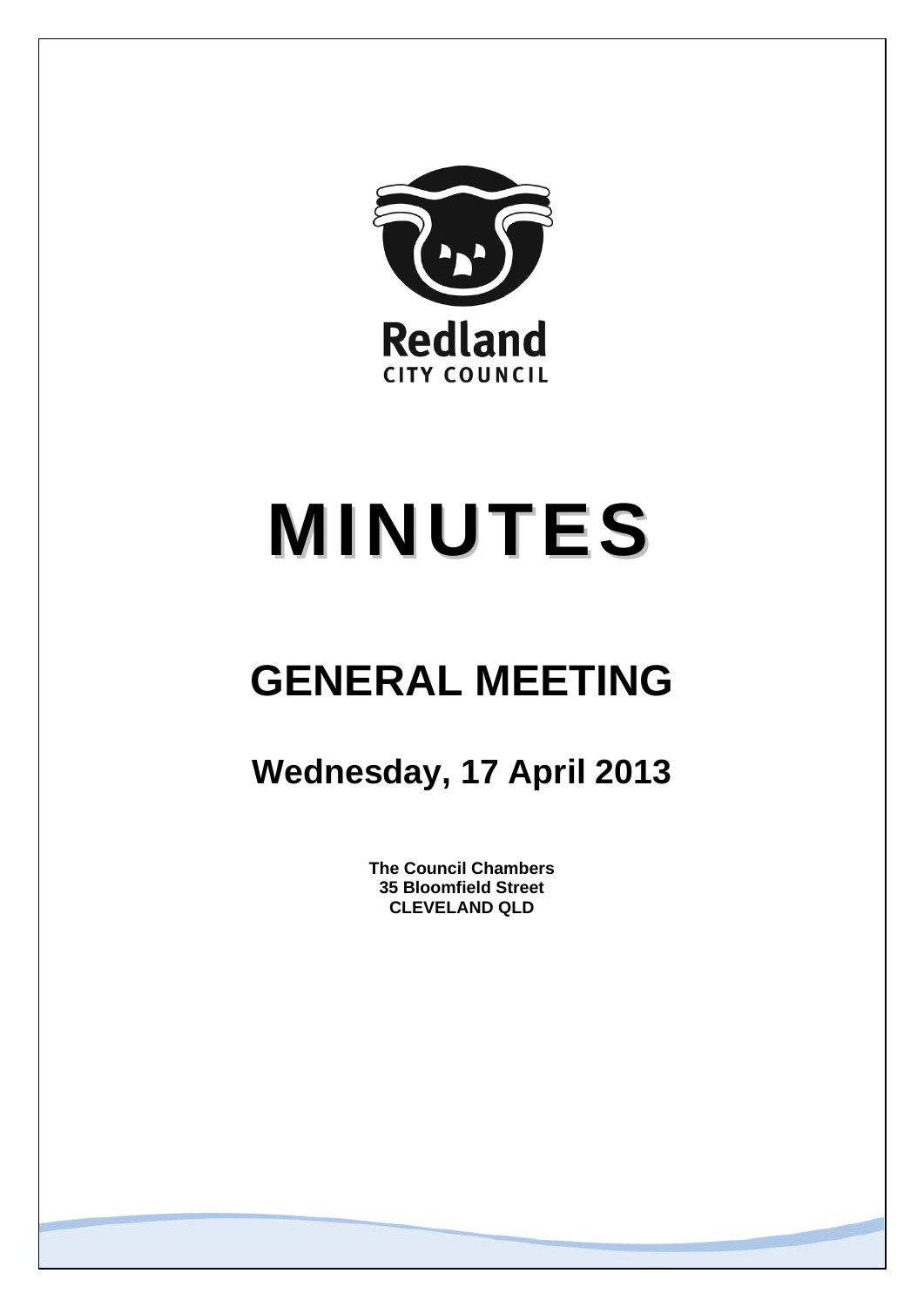#### **Table of Contents**

| <b>Item</b> | <b>Subject</b> | Page No |
|-------------|----------------|---------|

| 1              |      |                                                                                                                                                                                                                                   |
|----------------|------|-----------------------------------------------------------------------------------------------------------------------------------------------------------------------------------------------------------------------------------|
| $\mathbf{2}$   |      |                                                                                                                                                                                                                                   |
| 3              |      |                                                                                                                                                                                                                                   |
| 4              |      | RECORD OF ATTENDANCE AND LEAVE OF ABSENCE 1                                                                                                                                                                                       |
| 5              |      |                                                                                                                                                                                                                                   |
|                | 5.1  |                                                                                                                                                                                                                                   |
| 6              |      | <b>MATTERS OUTSTANDING FROM PREVIOUS COUNCIL MEETING</b>                                                                                                                                                                          |
| $\overline{7}$ |      |                                                                                                                                                                                                                                   |
| 8              |      |                                                                                                                                                                                                                                   |
|                | 8.1  | PETITION (DIVISION 2) PETITION FROM RESIDENTS<br><b>REQUESTING REMOVAL OF A 2M SECTION OF CONCRETE</b><br><b>FOOTPATH LEADING TO THE EDGAR HARLEY PAVILION AND</b><br><b>INSERT DRAINAGE/INFILL BEFORE RECONSTRUCTING A LEVEL</b> |
|                | 8.2  | PETITION (DIVISION 2) PETITION FROM RESIDENTS REGARDING<br>THE LACK OF PARKING FACILITIES AT ONE MILE BOAT<br>HARBOUR, DUNWICH, NORTH STRADBROKE ISLAND3                                                                          |
|                | 8.3  | PETITION (DIVISION 5) PETITION FROM RESIDENTS<br><b>REQUESTING THAT COUNCIL EXTEND THE OPERATING</b>                                                                                                                              |
| 9              |      |                                                                                                                                                                                                                                   |
| 10             |      | <b>DECLARATION OF MATERIAL PERSONAL INTEREST OR</b><br>CONFLICT OF INTEREST ON ANY ITEMS OF BUSINESS  4                                                                                                                           |
| 11             |      | <b>MOTION TO ADJOURN GENERAL MEETING FOR THE CONDUCT</b><br>OF THE COORDINATION COMMITTEE MEETING AT 10.55AM 4                                                                                                                    |
| 12             |      | MOTION TO RECONVENE GENERAL MEETING AT 11.03AM 5                                                                                                                                                                                  |
| 13             |      | <b>ADOPTION OF COMMITTEE MEETING MINUTES &amp;</b>                                                                                                                                                                                |
|                | 13.1 | COORDINATION COMMITTEE MEETING - 17 APRIL 20135                                                                                                                                                                                   |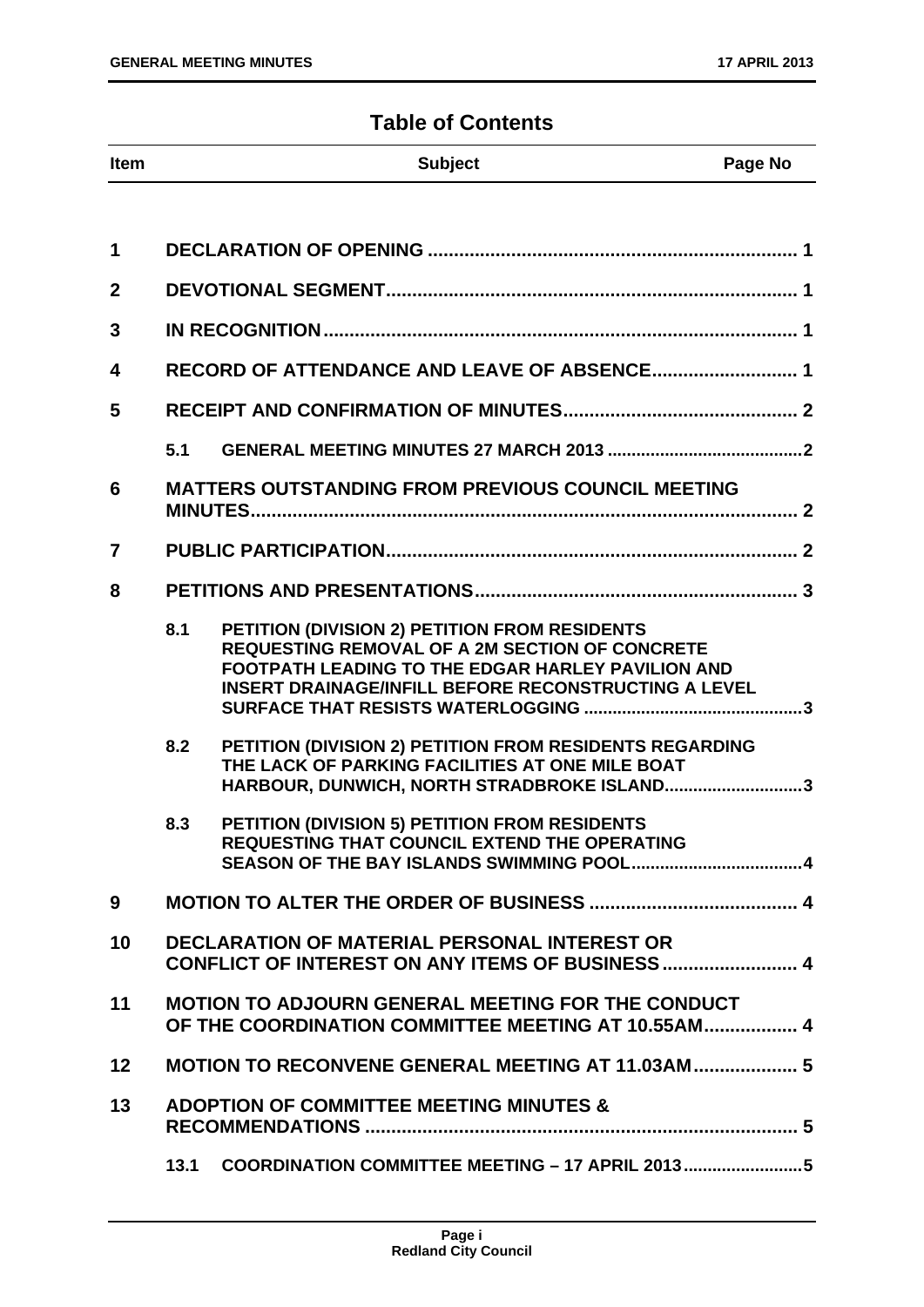| 15 |      | NOTICES OF MOTION TO REPEAL OR AMEND RESOLUTIONS 5 |  |
|----|------|----------------------------------------------------|--|
| 16 |      |                                                    |  |
|    | 16.1 |                                                    |  |
|    |      |                                                    |  |
| 17 |      |                                                    |  |
|    |      |                                                    |  |
|    |      |                                                    |  |
|    |      |                                                    |  |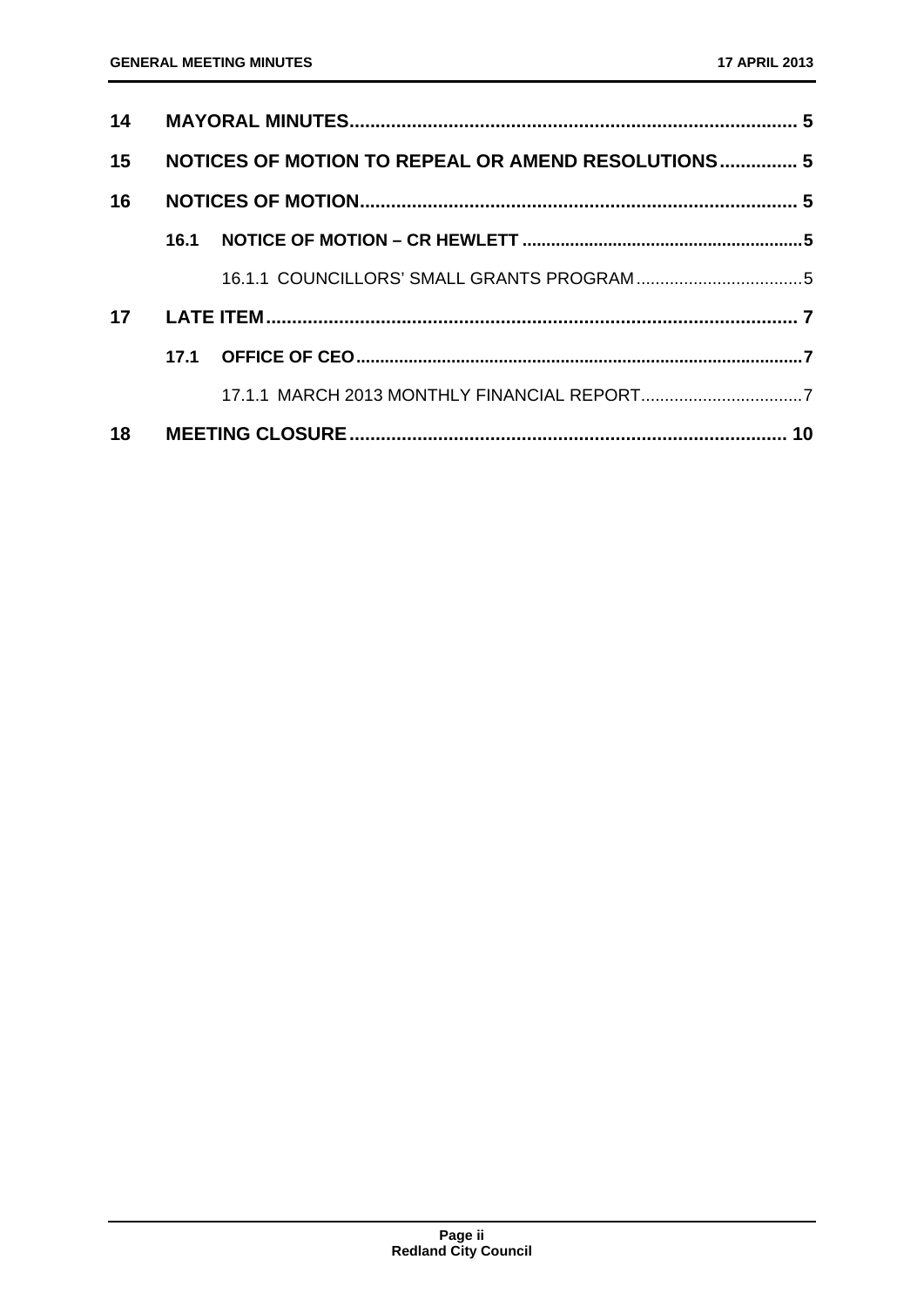#### **1 DECLARATION OF OPENING**

The Mayor declared the meeting open at 10.30am and acknowledged the Quandamooka people, who are the traditional custodians of the land on which Council meets.

The Mayor also paid Council's respect to their elders, past and present, and extended that respect to other indigenous Australians who are present.

#### **2 DEVOTIONAL SEGMENT**

Pastor Steve Kennedy from the Redland City Church led Council in a brief devotional segment.

#### **3 IN RECOGNITION**

- Cr Talty spoke in recognition of Mrs Edna Holzapfel, a long-standing community member who passed away recently at the age of 90. Cr J Talty acknowledged the role Mrs Holzapfel played in the local community, and as a member of the generation of pioneers who settled Mount Cotton. Mrs Holzapfel will be missed.
- The Mayor acknowledged a great achiever Reid Anderton, from Thornlands, having just cycled 14,100km around Australia in just over 37 days, to raise money for a very worthy cause 'Eagle's Wings'. He has clearly created a wonderful role model for our community, exemplifying what our community spirit is here in Redland City. The Mayor expressed how proud the Redlands are of Reid Anderton.
- The Mayor also acknowledged the many great young achievers in our City, who are seizing their opportunities and putting Redland City on the map.

#### **4 RECORD OF ATTENDANCE AND LEAVE OF ABSENCE**

#### **MEMBERS PRESENT:**

| Cr K Williams       | Mayor                                |
|---------------------|--------------------------------------|
| Cr A Beard          | Deputy Mayor & Councillor Division 8 |
| Cr W Boglary        | <b>Councillor Division 1</b>         |
| Cr C Ogilvie        | <b>Councillor Division 2</b>         |
| Cr K Hardman        | <b>Councillor Division 3</b>         |
| <b>Cr L Hewlett</b> | <b>Councillor Division 4</b>         |
| Cr M Edwards        | <b>Councillor Division 5</b>         |
| Cr J Talty          | <b>Councillor Division 6</b>         |
| <b>Cr M Elliott</b> | <b>Councillor Division 7</b>         |
| Cr P Gleeson        | <b>Councillor Division 9</b>         |
| Cr P Bishop         | <b>Councillor Division 10</b>        |
|                     |                                      |

#### **EXECUTIVE LEADERSHIP GROUP:**

| Mr B Lyon    | <b>Chief Executive Officer</b>                           |
|--------------|----------------------------------------------------------|
| Mr L Wallace | Acting General Manager Organisational Services           |
| Mrs L Rusan  | <b>General Manager Community &amp; Customer Services</b> |
| Mr G Soutar  | General Manager Infrastructure & Operations              |
| Mr G Holdway | <b>Chief Financial Officer</b>                           |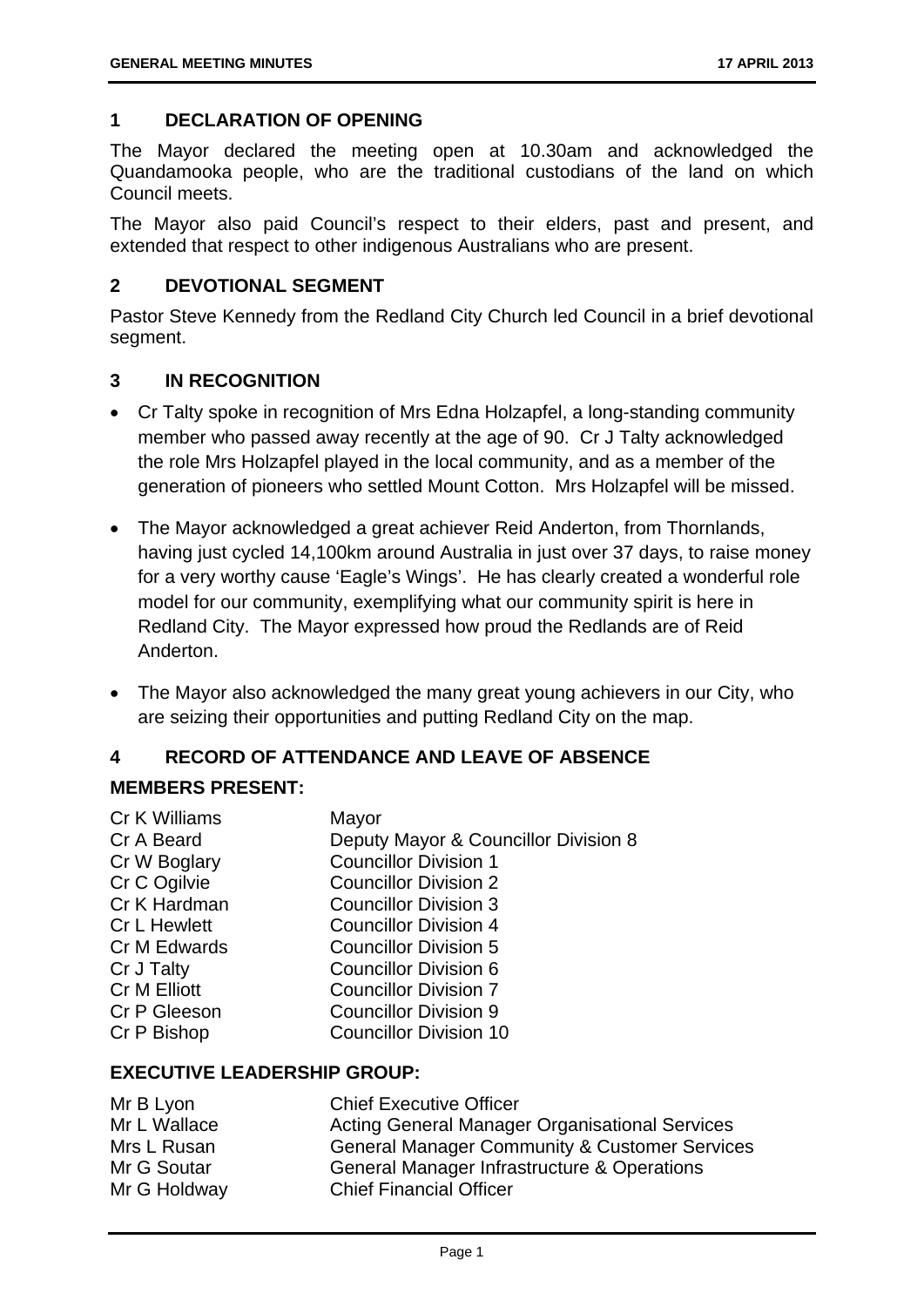#### **MINUTES:**

Mrs E Striplin **Acting Team Leader Corporate Meetings & Registers** 

#### **5 RECEIPT AND CONFIRMATION OF MINUTES**

#### **5.1 GENERAL MEETING MINUTES 27 MARCH 2013**

Moved by: Cr M Edwards Seconded by: Cr M Elliott

That the minutes of the General Meeting of Council held on 27 March 2013 be confirmed

General Meeting Minutes 27 March 2013

CARRIED 11/0

#### **6 MATTERS OUTSTANDING FROM PREVIOUS COUNCIL MEETING MINUTES**

There were no matters outstanding from previous meetings.

#### **7 PUBLIC PARTICIPATION**

#### **MOTION TO ADJOURN MEETING**

| Moved by:    | Cr P Bishop         |
|--------------|---------------------|
| Seconded by: | <b>Cr M Elliott</b> |

That Council adjourn the meeting for a 15 minute public participation segment.

CARRIED 11/0

Mr G Wood, resident of Cleveland and a fisherman, addressed Council regarding DA Approval for Home Based Business.

#### **MOTION TO RESUME MEETING**

Moved by: Cr M Elliott Seconded by: Cr M Edwards

That the meeting proceedings resume.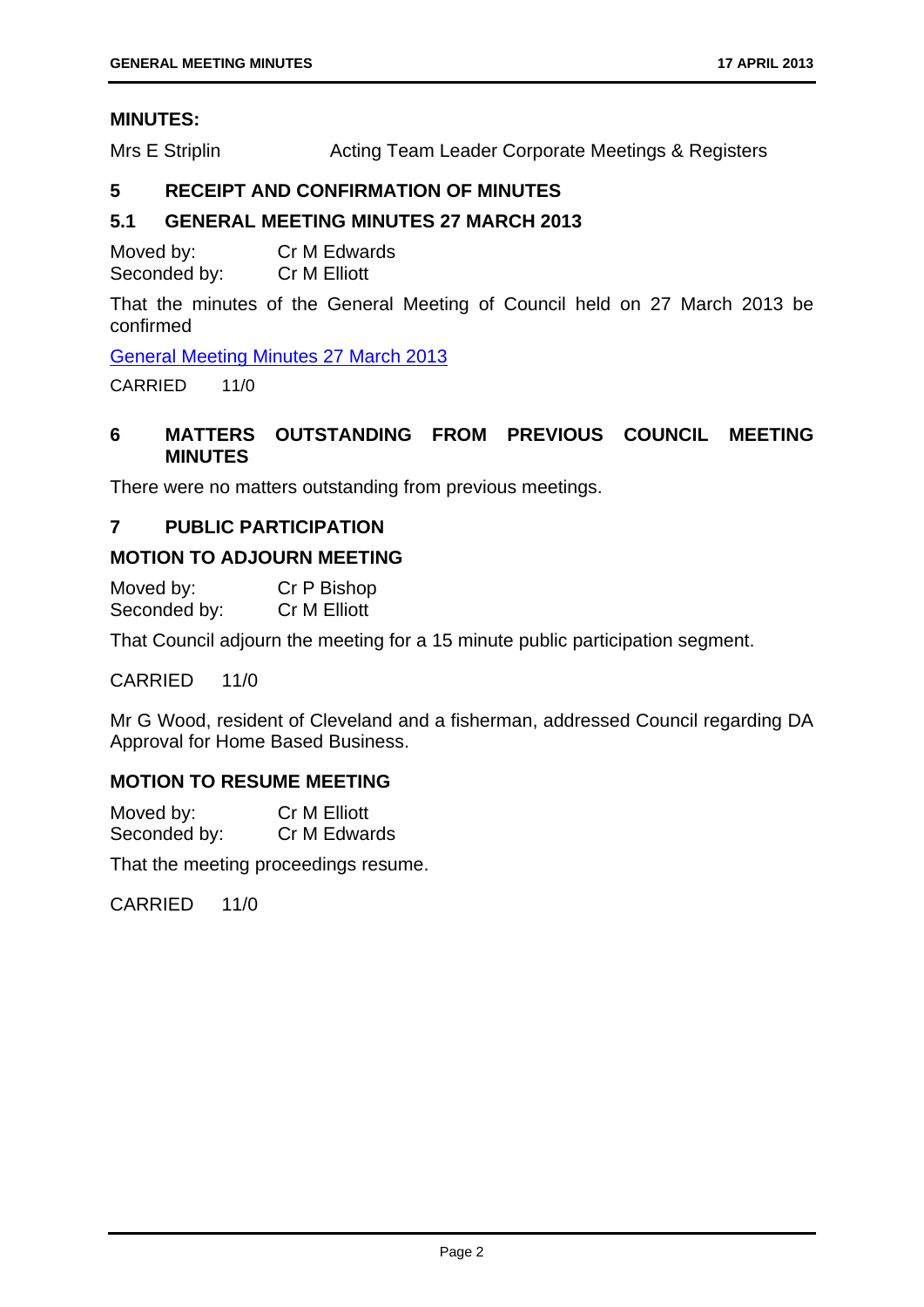- **8 PETITIONS AND PRESENTATIONS**
- **8.1 PETITION (DIVISION 2) PETITION FROM RESIDENTS REQUESTING REMOVAL OF A 2M SECTION OF CONCRETE FOOTPATH LEADING TO THE EDGAR HARLEY PAVILION AND INSERT DRAINAGE/INFILL BEFORE RECONSTRUCTING A LEVEL SURFACE THAT RESISTS WATERLOGGING**

#### **COUNCIL RESOLUTION**

**Moved by: Cr C Ogilvie Seconded by: Cr J Talty** 

**That Council resolve as follows:** 

- **1. That the petition be acknowledged and that Council take no further action as the matter has been dealt with recently; and**
- **2. That the principal petitioner be advised by letter of the outcome.**

**CARRIED 11/0** 

**8.2 PETITION (DIVISION 2) PETITION FROM RESIDENTS REGARDING THE LACK OF PARKING FACILITIES AT ONE MILE BOAT HARBOUR, DUNWICH, NORTH STRADBROKE ISLAND** 

#### **COUNCIL RESOLUTION**

| Moved by:    | <b>Cr C Ogilvie</b> |
|--------------|---------------------|
| Seconded by: | <b>Cr P Gleeson</b> |

**That Council resolve as follows:** 

- **1. That the petition be acknowledged and that Council will take no further action as the matter is already under consideration in future capital works; and**
- **2. That the principal petitioner be advised in writing.**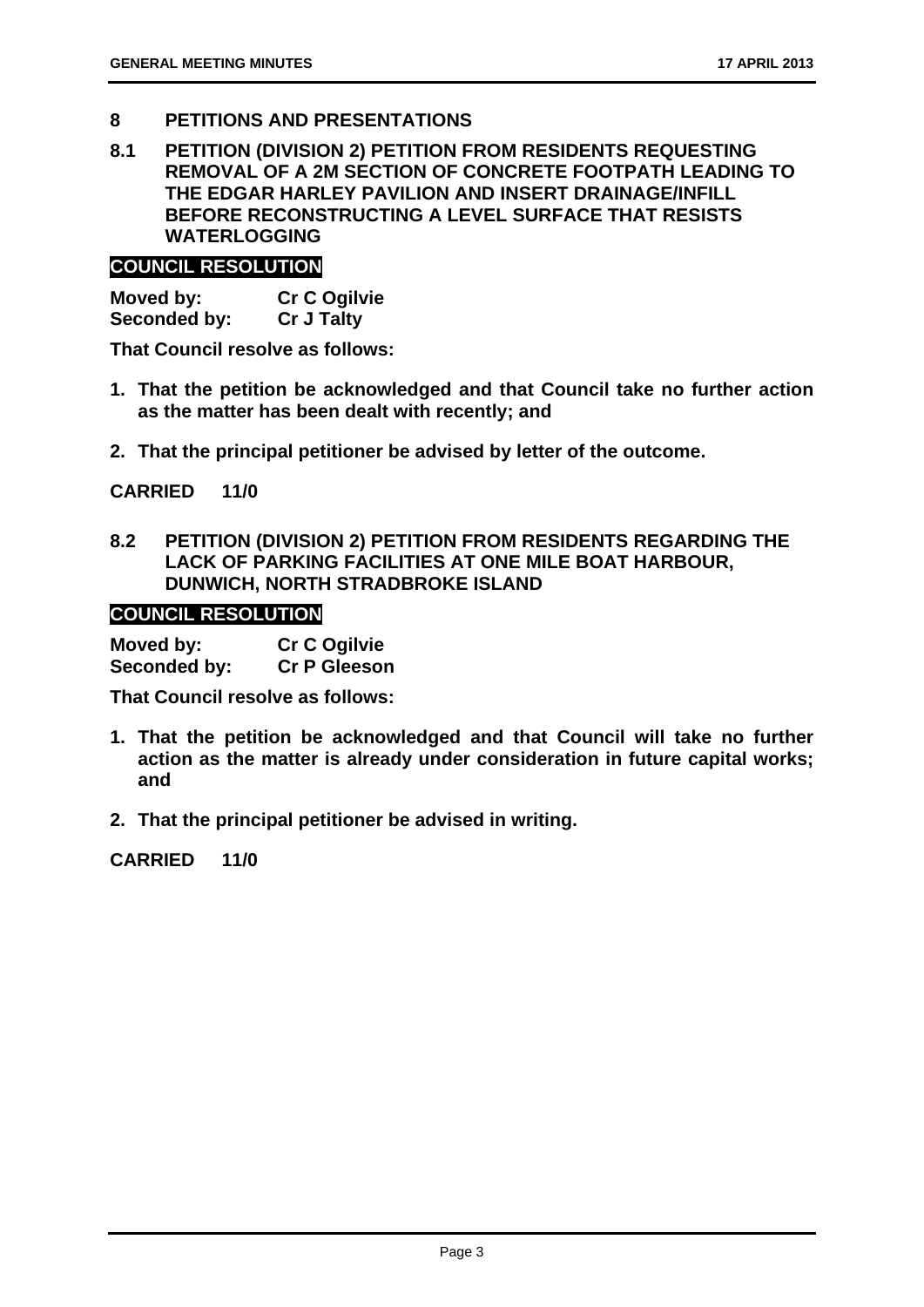**8.3 PETITION (DIVISION 5) PETITION FROM RESIDENTS REQUESTING THAT COUNCIL EXTEND THE OPERATING SEASON OF THE BAY ISLANDS SWIMMING POOL** 

#### **COUNCIL RESOLUTION**

**Moved by: Cr M Edwards Seconded by: Cr J Talty** 

**That Council resolve as follows:** 

- **1. That the petition be received and referred to a committee or officer for consideration and a report to the local government; and**
- **2. That the principal petitioner be advised in writing.**

**CARRIED 11/0** 

#### **9 MOTION TO ALTER THE ORDER OF BUSINESS**

#### **COUNCIL RESOLUTION**

Moved by: Cr M Edwards Seconded by: Cr L Hewlett

That the order of business be altered to accept a late item from the Chief Financial Officer, to be discussed as Item 17.1.1.

CARRIED 11/0

#### **10 DECLARATION OF MATERIAL PERSONAL INTEREST OR CONFLICT OF INTEREST ON ANY ITEMS OF BUSINESS**

Nil

#### **11 MOTION TO ADJOURN GENERAL MEETING FOR THE CONDUCT OF THE COORDINATION COMMITTEE MEETING AT 10.55AM**

#### **COUNCIL RESOLUTION**

Moved by: Cr P Bishop Seconded by: Cr W Boglary

That the meeting be adjourned to enable the conduct of the Coordination Committee meeting.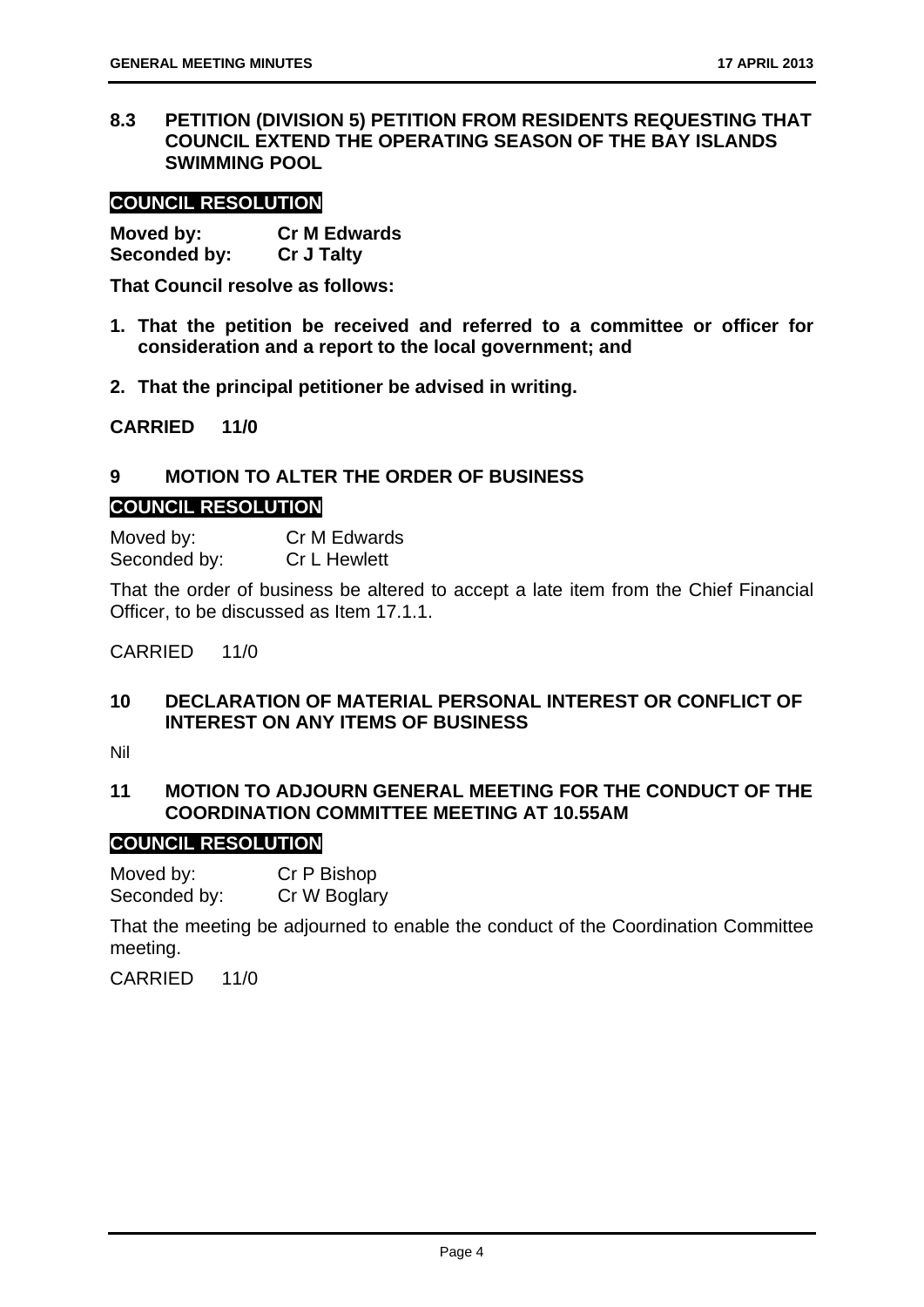#### **12 MOTION TO RECONVENE GENERAL MEETING AT 11.03AM**

#### **COUNCIL RESOLUTION**

Moved by: Cr M Elliott Seconded by: Cr J Talty

That the General Meeting be reconvened.

CARRIED 11/0

#### **13 ADOPTION OF COMMITTEE MEETING MINUTES & RECOMMENDATIONS**

#### **13.1 COORDINATION COMMITTEE MEETING – 17 APRIL 2013**

#### **COUNCIL RESOLUTION**

**Moved by: Cr P Gleeson Seconded by: Cr M Edwards** 

**That the Report and Recommendations of the Coordination Committee meeting held 17 April 2013 be adopted.** 

Minutes Coordination Committee 17 April 2013

#### **CARRIED 11/0**

#### **14 MAYORAL MINUTES**

There were no Mayoral Minutes.

#### **15 NOTICES OF MOTION TO REPEAL OR AMEND RESOLUTIONS**

There were no Notices of Motion.

#### **16 NOTICES OF MOTION**

#### **16.1 NOTICE OF MOTION – CR HEWLETT**

#### **16.1.1 COUNCILLORS' SMALL GRANTS PROGRAM**

In accordance with notice given on 9 April 2013, Cr Hewlett moved as follows:

- 1. That the current guidelines for the Councillors' Small Grants Program be amended to allow Councillors to support a program that provides a community benefit across more than one Division;
- 2. That the current \$3000 maximum per program/initiative be increased to a maximum of \$3000 per benefiting Division to support organisations/initiatives/projects; and
- 3. That such arrangements apply when two or more Councillors recommend the application, based on emergent need.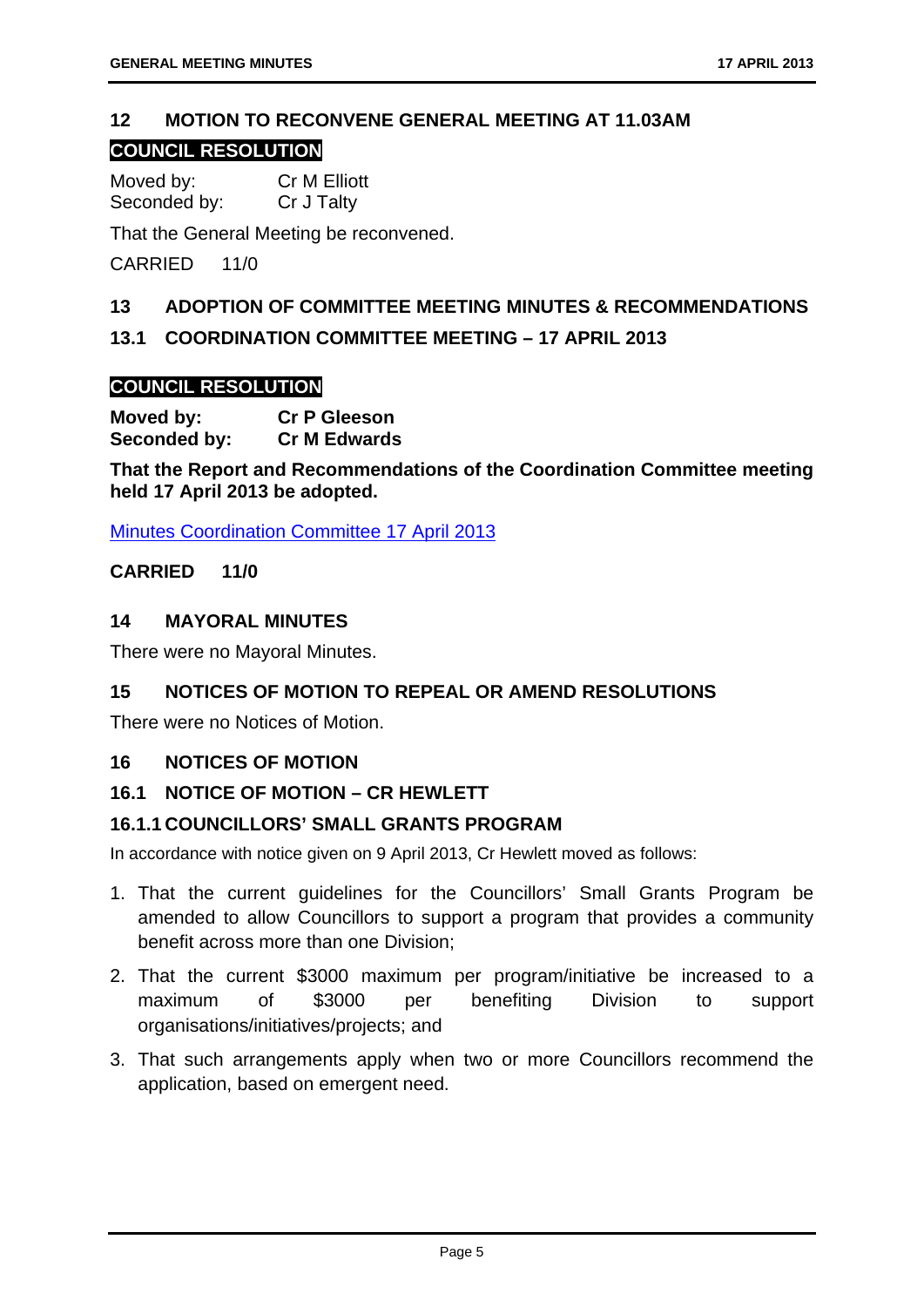#### **COUNCIL RESOLUTION**

| Moved by:    | <b>Cr L Hewlett</b> |
|--------------|---------------------|
| Seconded by: | <b>Cr J Talty</b>   |

- **1. That the current guidelines for the Councillors' Small Grants Program be amended to allow Councillors to support a program that provides a community benefit across more than one Division;**
- **2. That the current \$3000 maximum per program/initiative be increased to a maximum of \$3000 per benefiting Division to support organisations/initiatives/projects; and**
- **3. That such arrangements apply when two or more Councillors recommend the application, based on emergent need and needs to be endorsed by Council.**

#### **CARRIED 10/1**

Cr P Bishop voted against the Council resolution.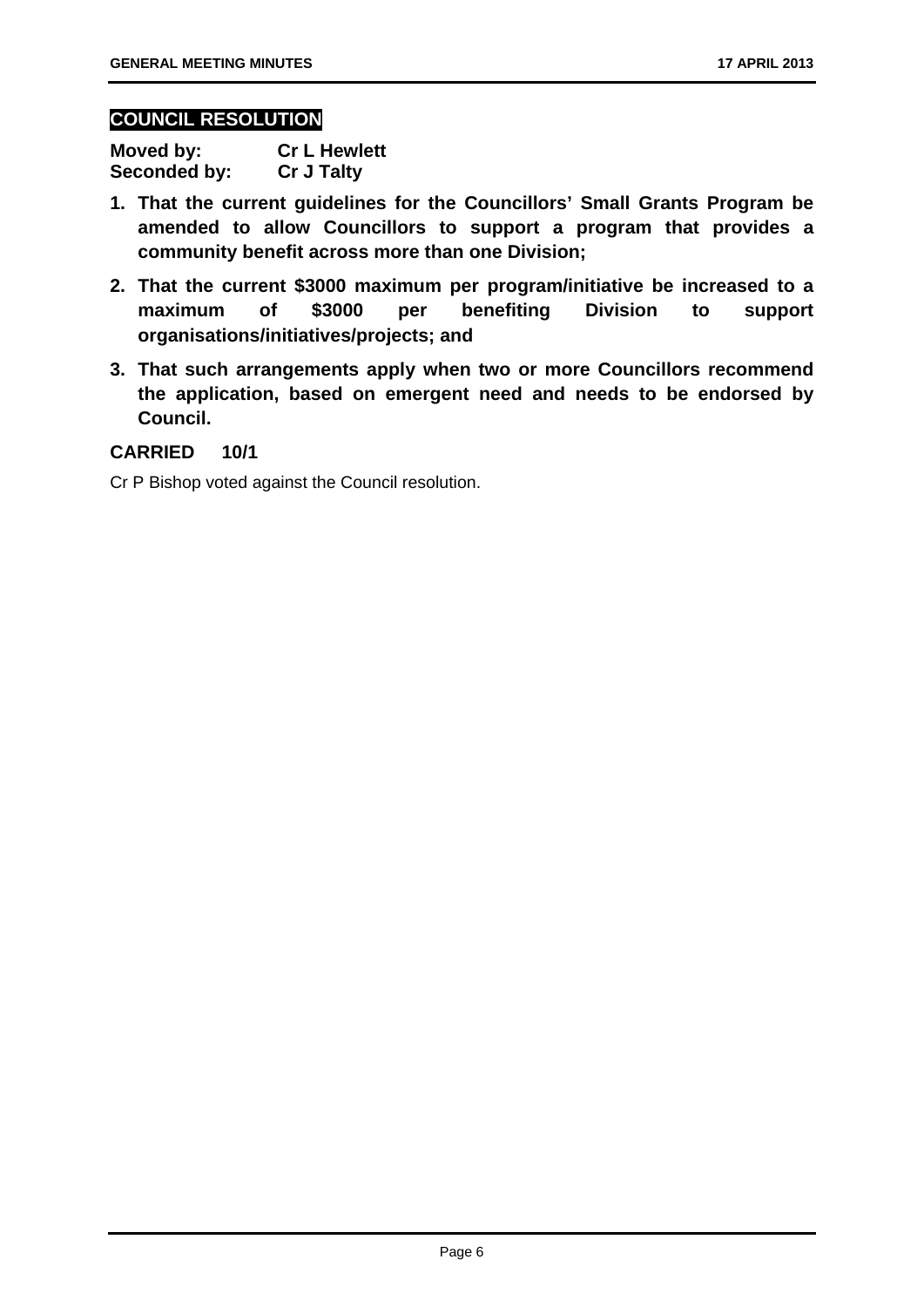#### **17 LATE ITEM**

| 17.1 OFFICE OF CEO                                |                                                                                                 |  |
|---------------------------------------------------|-------------------------------------------------------------------------------------------------|--|
| <b>17.1.1 MARCH 2013 MONTHLY FINANCIAL REPORT</b> |                                                                                                 |  |
| <b>Dataworks Filename:</b>                        | <b>FM Monthly Financial Reports to Council</b>                                                  |  |
| <b>Attachment:</b>                                | <b>Monthly Financial Report March 2013</b>                                                      |  |
| <b>Responsible Officer:</b>                       | <b>Gavin Holdway</b><br><b>Chief Financial Officer</b>                                          |  |
| Author:                                           | <b>Deborah Corbett-Hall</b><br><b>Service Manager Business and Commercial</b><br><b>Finance</b> |  |

#### **PURPOSE**

The purpose is to present the March 2013 Monthly Financial Performance Report to Council and explain the content and analysis of the report. Section 204(2) of the *Local Government Regulation 2012* requires the Chief Executive Officer of a local government to present statements of its accounts to the local government.

The financial information also provides Council with regular analysis of performance against budget and variances can then be identified on a monthly basis and subsequently addressed if required via budget submissions through the quarterly budget review process.

#### **BACKGROUND**

The Corporate Plan contains a strategic priority to support the organisation's capacity to deliver services to the community by building a skilled, motivated and continually learning workforce, ensuring assets and finances are well managed, corporate knowledge is captured and used to best advantage, and that services are marketed and communicated effectively.

#### **ISSUES**

Please refer to the attached Monthly Financial Performance Report and associated commentary. Of particular note, a new organisational structure commenced on  $8<sup>th</sup>$ April 2013 and Financial Services will work closely with the organisation to update the structure in the financial management system for commencement of the reporting to the new structure formally as of 1 July 2013.

It is proposed that the current report for March 2013 and the following financial reports to Council up until 30<sup>th</sup> June 2013 will still provide departmental breakdown information as per the departmental structure adopted by Council from 1<sup>st</sup> July 2012.

Additionally, Financial Services are preparing a set of interim/shell statements for the  $2012/2013$  financial year as at  $31<sup>st</sup>$  March 2013 and these will be viewed by Council's external auditors during their interim visit commencing in May 2013. The intent of these interim/shell statements is to seek confirmation from the external auditors that Council's current accounting policies and treatments are acceptable in readiness for the final statements that will be incorporated into Council's 2012/2013 Annual Report.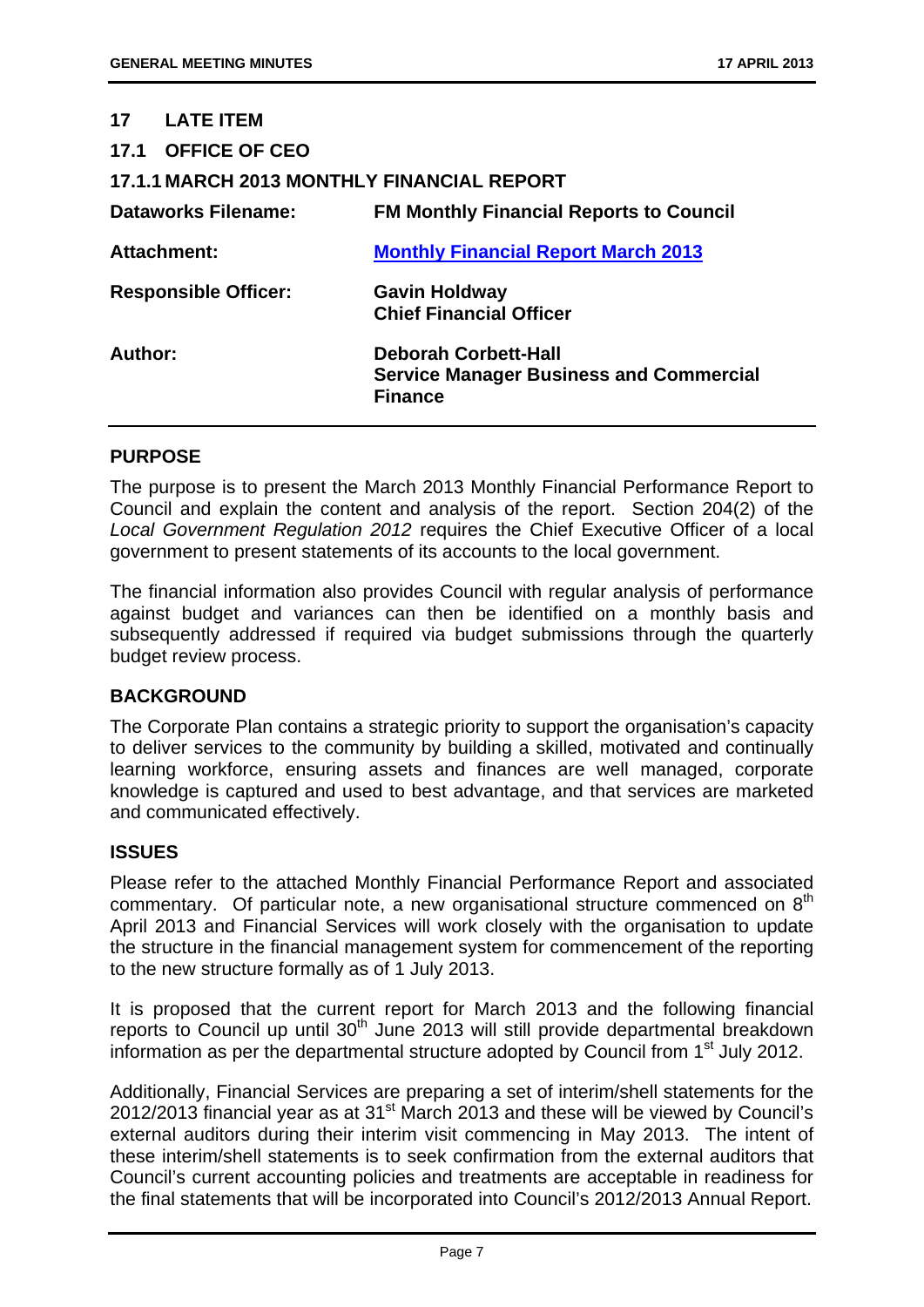#### **STRATEGIC IMPLICATIONS**

Council annually adopts key financial stability and sustainability ratios as part of its annual operation plan and budget.

The following adopted 2012/2013 Key Financial Stability and Sustainability Ratios were either achieved or favourably exceeded by Council as at the end of March  $2013$ 

- Level of dependence on general rate revenue;
- Ability to pay our bills current ratio;
- Ability to repay our debt debt servicing ratio;
- Cash balance:
- Cash balances cash capacity in months;
- Longer term financial stability debt to asset ratio;
- Net financial liabilities:
- Interest cover ratio; and
- Asset Consumption ratio.

However, the following indicator was unfavourable and therefore outside of Council's target range:

- Operating surplus ratio;
- Operating performance.

As advised in the adopted 2012/2013 Operational Plan and Budget, the operating performance ratio will generally be unfavourable until 2013/2014 when Council is expected to regain its operating surplus position. However, because the operating performance ratio calculation incorporates net cash flow and cash operating revenue, the target can at times be achieved in the month which the rates levy falls due; noting that this has not occurred for March 2013.

#### **Legislative Requirements**

Section 204(2) of the *Local Government Regulation 2012* requires the Chief Executive Officer to present the financial report to a monthly meeting.

#### **Risk Management**

Trends have been noted by the Executive Leadership Group and relevant officers who can provide further clarification and advise around actual to budget variances.

#### **Financial**

There are no direct financial impacts to Council resulting from this report; however it provides an indication of financial outcomes at the end of March 2013. March 2013 marks the close of the third quarter of the 2012/2013 financial year and triggers the compilation of the third quarter budget submissions. There is an organisation-wide expectation that significant variances will be addressed during the third quarter budget review process as per previous years.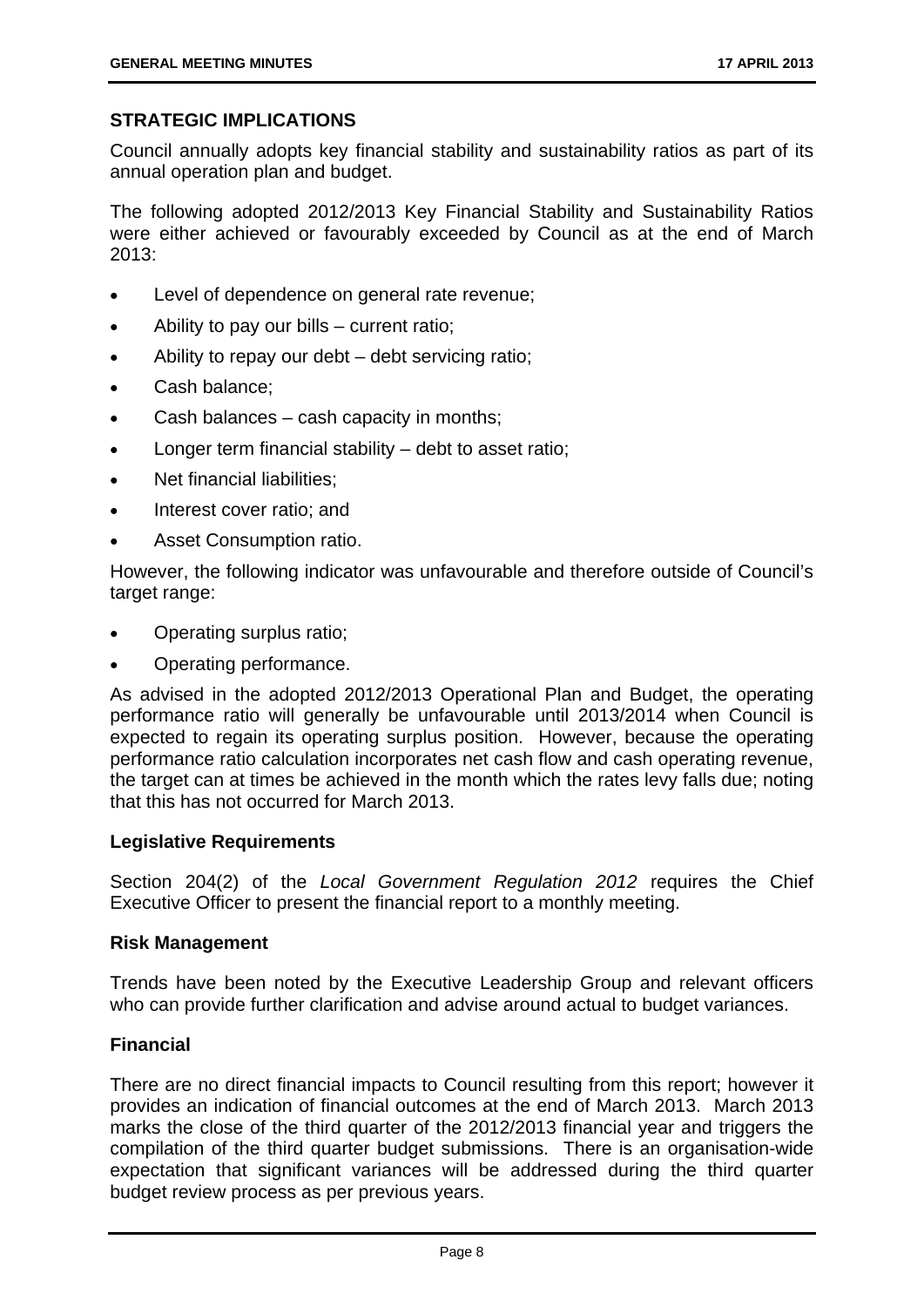#### **People**

Nil impact expected as the purpose of the attached report is to provide financial information to Council based upon actual versus budgeted financial activity.

#### **Environmental**

Nil impact expected as the purpose of the attached report is to provide financial information to Council based upon actual versus budgeted financial activity.

#### **Social**

Nil impact expected as the purpose of the attached report is to provide financial information to Council based upon actual versus budgeted financial activity.

#### **Alignment with Council's Policy and Plans**

This report has a relationship with the following items of the Corporate Plan:

#### **8. Inclusive and ethical governance**

Deep engagement, quality leadership at all levels, transparent and accountable democratic processes and a spirit of partnership between the community and Council will enrich residents' participation in local decision making to achieve the community's Redlands 2030 vision and goals

- 8.7 Ensure Council resource allocation is sustainable and delivers on Council and community priorities
- 8.8 Provide clear information to citizens about how rates, fees and charges are set and how Council intends to finance the delivery of the Community Plan and Corporate Plan

#### **CONSULTATION**

Consultation has taken place amongst Council departmental officers, Financial Services Group Officers and the Executive Leadership Group.

#### **OPTIONS**

- 1. Council resolves to note the End of Month Financial Reports for March 2013 and explanations as presented in the attached Monthly Financial Performance Report.
- 2. Council request additional information.

#### **COUNCIL RESOLUTION**

**Moved by: Cr M Elliott Seconded by: Cr P Gleeson** 

**That Council resolve to note the End of Month Financial Reports for March 2013 and explanations as presented in the attached Monthly Financial Performance Report.**